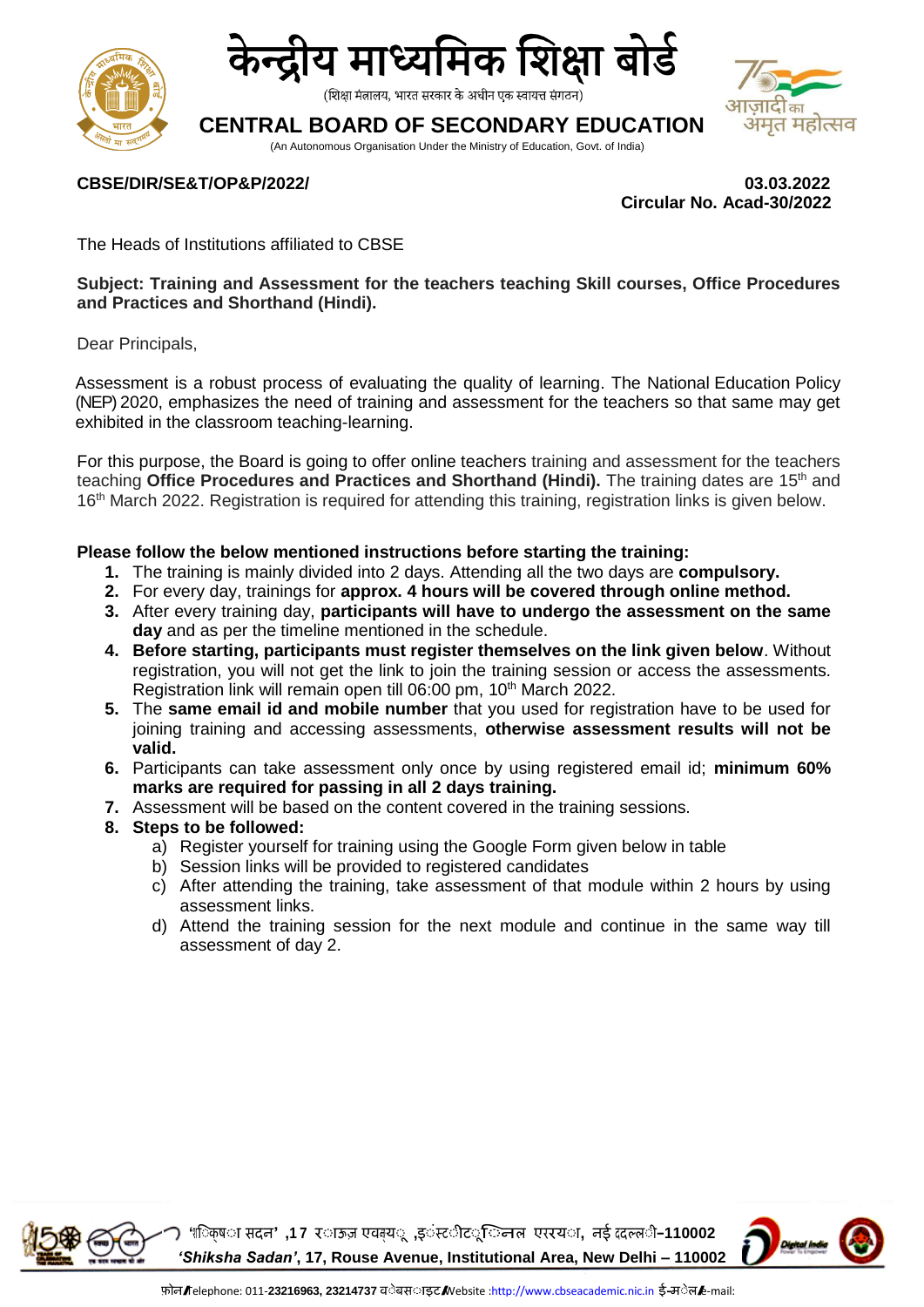



(शिक्षा मंत्रालय, भारत सरकार के अधीन एक स्वायत्त संगठन)



# **CENTRAL BOARD OF SECONDARY EDUCATION**

(An Autonomous Organisation Under the Ministry of Education, Govt. of India)

## **Training Schedule:**

| S.No | <b>Activity</b>                                                                                                                 | <b>Time</b>                                                                             |                     |  |
|------|---------------------------------------------------------------------------------------------------------------------------------|-----------------------------------------------------------------------------------------|---------------------|--|
| 1.   | Registration form for attending online Training for teachers teaching Office<br>Procedures and Practices and Shorthand (Hindi). |                                                                                         |                     |  |
|      | Shorthand (Hindi)                                                                                                               | 06:00 pm, 10 <sup>th</sup> March, 2022.<br>Registration Link: bit.ly/3vaug1q            |                     |  |
|      | <b>Office Procedures and Practices</b>                                                                                          | 06:00 pm, 10 <sup>th</sup> March, 2022.<br><b>Registration Link: bit.ly/3BNLsez</b>     |                     |  |
| 2.   | <b>Welcome and Orientation</b>                                                                                                  | Tuesday, 15 <sup>th</sup> March 2022, 10:00 am - 10:30 am                               |                     |  |
| 3.   | Day 1: Tuesday, 15th March, 2022                                                                                                |                                                                                         |                     |  |
|      | Shorthand (Hindi)                                                                                                               | डबलिंग का नियम और<br>हार्विंग का नियम                                                   | 10:30 am - 12:30 pm |  |
|      | <b>Office Procedures and Practices</b>                                                                                          | Typing Ergonomics,<br><b>Occupational Overuse</b><br>Syndrome, Use of<br>Numeric Keypad | 12:35 pm - 02:35 pm |  |
|      | Assessment on Day 1                                                                                                             | Tuesday, 15 <sup>th</sup> March 2022, 02:35 pm - 04:35 pm                               |                     |  |
| 4.   | Day 2: Wednesday, 16th March, 2022                                                                                              |                                                                                         |                     |  |
|      | Shorthand (Hindi)                                                                                                               | व्यवसायिक पत्र और काट का<br>नियम                                                        | 10:15 am - 12:15 pm |  |
|      | <b>Office Procedures and Practices</b>                                                                                          | E- Mail Management and<br><b>E-Mail Etiquettes</b>                                      | 12:20 pm - 02:20 pm |  |
|      | Assessment on Day 2                                                                                                             | Wednesday, 16th March 2022, 02:30 pm - 04:30 pm                                         |                     |  |

**For any queries,** please write to Dr. Swati Gupta, Deputy Secretary, Skill Unit on the email id[dscoe.skill@gmail.com](mailto:dscoe.skill@gmail.com)

## **Registration Links**:

| Shorthand (Hindi)           |     | bit.ly/3vaug1q |
|-----------------------------|-----|----------------|
| Office<br><b>Procedures</b> | and | bit.ly/3BNLsez |
| Practices                   |     |                |

(In case the link doesn't work, please copy and paste the address on the browser)

All are requested to join this course.

*(Dr. Biswajit Saha)*  **Director (Training and Skill Education)**



**'शि क्ष सदन' ,1 <sup>7</sup> र ऊज़ एवन ्य ,इ स्ट ट ि नल एररय , नई ददल्ल –110002** *'Shiksha Sadan'***, 17, Rouse Avenue, Institutional Area, New Delhi – 110002**